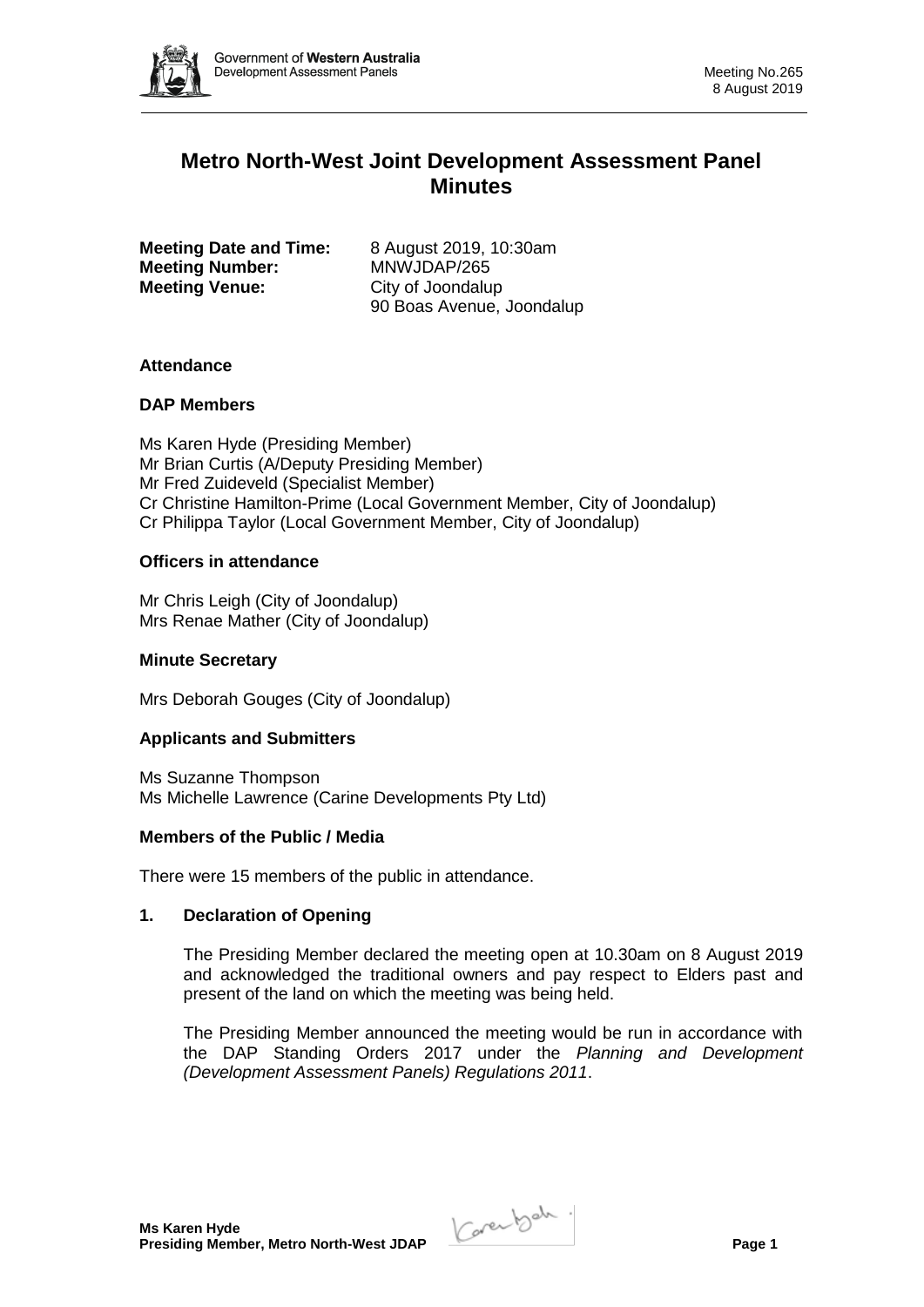

The Presiding Member advised that the meeting is being audio recorded in accordance with Section 5.16 of the DAP Standing Orders 2017 which states *'A person must not use any electronic, visual or audio recording device or instrument to record the proceedings of the DAP meeting unless the Presiding Member has given permission to do so.'* The Presiding Member granted permission for the minute taker to record proceedings for the purpose of the minutes only.

The Presiding Member advised that panel members may refer to technical devices, such as phones and laptops, throughout the meeting to assist them in considering the information before them.

### **2. Apologies**

Ms Sheryl Chaffer (Deputy Presiding Member)

# **3. Members on Leave of Absence**

Nil

### **4. Noting of Minutes**

DAP members noted that signed minutes of previous meetings are available on the [DAP website.](https://www.dplh.wa.gov.au/about/development-assessment-panels/daps-agendas-and-minutes)

# **5. Declaration of Due Consideration**

All members declared that they had duly considered the documents.

### **6. Disclosure of Interests**

Nil

## **7. Deputations and Presentations**

- **7.1** Ms Suzanne Thompson addressed the DAP against the application at Item 9.1.
- **7.2** Ms Michelle Lawrence (Carine Developments Pty Ltd) responded to questions from the panel in relation to the application at Item 9.1.
- **7.3** The City of Joondalup addressed the DAP in relation to the application at Item 9.1 and responded to questions from the panel.

## **8. Form 1 – Responsible Authority Reports – DAP Application**

Nil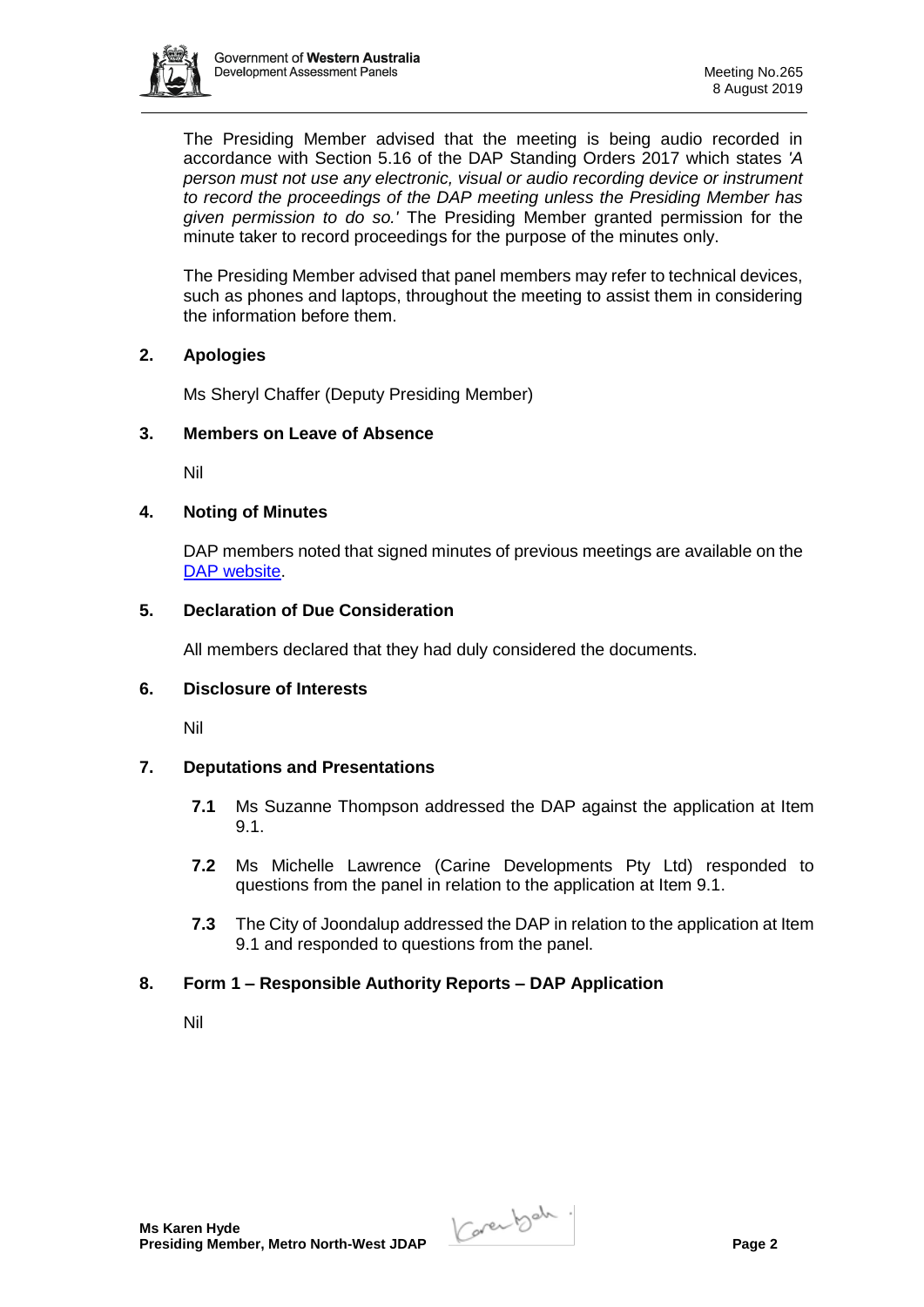

## **9. Form 2 – Responsible Authority Reports – Amending or cancelling DAP development approval**

- **9.1** Property Location: Lot 82, 83 & 84 (449, 451 and 453) Beach Road, Duncraig Development Description: 20 Multiple Dwellings Proposed Amendments: • Reduce number of dwellings from 21 to 20. • Internal reconfiguration of apartments on the ground level.
	- Minor modifications to southern facade to complement change in apartment reconfiguration.
	- Reallocation and removal of visitor parking bays.

Extension of time to commence development. Applicant: Michelle Lawrence, Carine Developments Pty Ltd Owner: Michelle Lawrence, Carine Developments Pty Ltd Responsible Authority: City of Joondalup DAP File No: DAP/17/01223

# **REPORT RECOMMENDATION**

**Moved by:** Cr Christine Hamilton-Prime **Seconded by:** Cr Philippa Taylor

That the Metro North-West JDAP resolves to:

- 1. **Accept** that the DAP Application reference DAP/17/01223 as detailed on the DAP Form 2 dated 30 May 2019 is appropriate for consideration in accordance with regulation 17 of the *Planning and Development (Development Assessment Panels) Regulations 2011*;
- 2. **Approve** the DAP Application reference DAP/17/01223 as detailed on the DAP Form 2 date 30 May 2019 and accompanying plans contained in Attachment 2 in accordance with Clause 77 of Schedule 2 (Deemed Provisions) of the *Planning and Development (Local Planning Schemes) Regulations 2015* and the provisions of the City of Joondalup *Local Planning Scheme No. 3*, for the proposed amendment and extension of time request for the approved multiple dwelling development at Lot 82, 83 and 84 (449, 451 and 453) Beach Road, Duncraig, subject to:

## **Amended Conditions**

9. A total of 12 bicycle parking spaces shall be provided onsite, with two available for visitors outside of the security gate and 10 allocated to residents which are located undercover and behind the security gate. These bicycle facilities shall be designed and constructed in accordance with the Australian Standard for Off-street Car Parking – Bicycles (AS2890.3-1993 as amended). The details of the bicycle parking spaces shall be provided to, and approved by the City, prior to the commencement of development.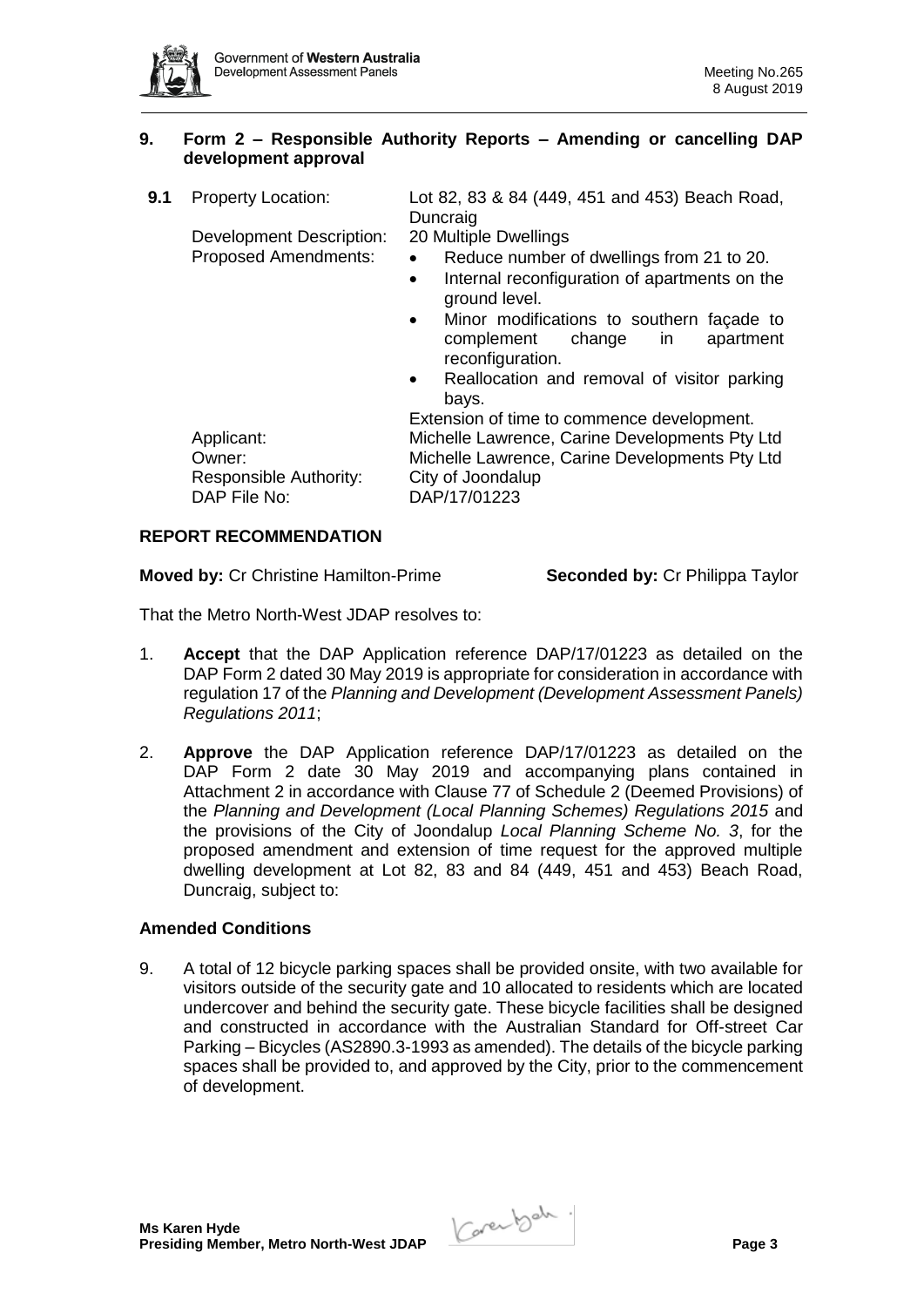

- 11. Detailed landscaping plans shall be submitted to the City for approval prior to the commencement of development. These landscaping plans are to address the acceptable outcomes and/or element objectives of clause 3.3 of the Residential Design Codes Volume 2 – Apartments (SPP7.3), and indicate the proposed landscaping treatment(s) of the subject site and the adjoining road verge(s), and shall:
	- Be drawn at an appropriate scale of either 1:100, 1:200 or 1:500;
	- Provide all details relating to paving, treatment of verges, vegetation and tree planting;
	- Identify the required deep soil areas and root soil zones;
	- Include a minimum of one large tree (500L) and two medium trees (200L) as defined under SPP7.3;
	- Show spot levels and/or contours of the site;
	- Be based on water sensitive urban design principles to the satisfaction of the City;
	- Be based on Designing out Crime principles to the satisfaction of the City; and
	- Show all irrigation design details.
- 17. A total of four visitor car parking bays and one ACROD bay, as indicated on the approved plans, shall be formally set-aside and marked appropriately.
- 21. [delete]

# **New Conditions**

- 21. A window of at least 1m² shall be included in the northern wall of the living areas of units G01 and G02 to allow for unobstructed access to sunlight which may require the modification of the 'vertical slatted screen' along the adjacent walkway.
- 22. This decision constitutes development approval only and is valid for a period of two years from the approval date of DAP/17/01223, being until 1 September 2021. If the subject development is not substantially commenced within this period, the approval shall lapse and be of no further effect.

All other conditions and requirements detailed on the previous approval dated 1 September 2017 shall remain unless altered by this application.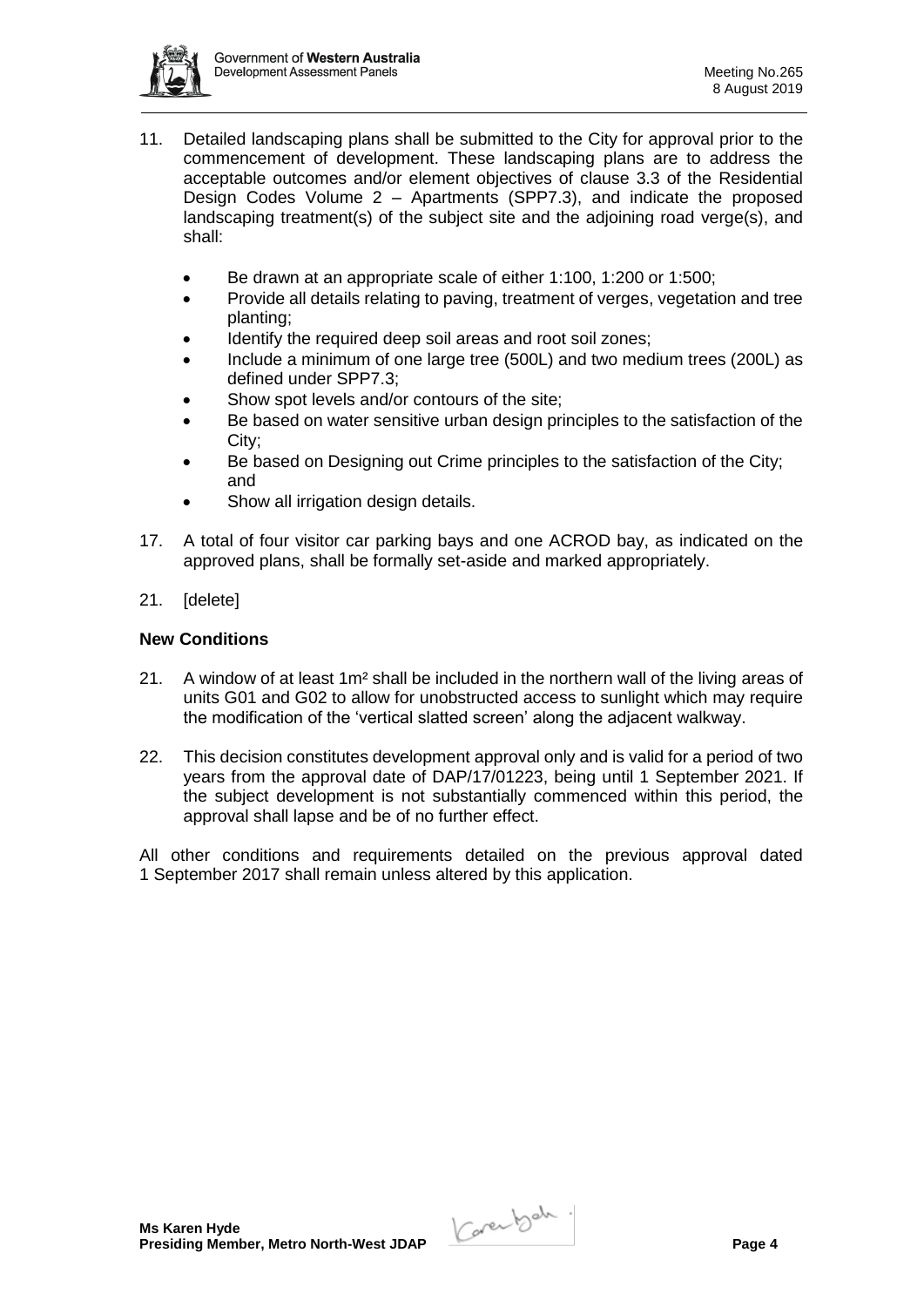

# **AMENDING MOTION 1**

**Moved by:** Mr Fred Zuideveld **Seconded by:** Ms Karen Hyde

That Condition 15 be amended to read as follows:

*Any roof mounted or freestanding plant or equipment such as air conditioning units, satellite dishes or radio masts to be located and screened so as not to be visible from beyond the boundaries of the development site, prior to the occupation of the building(s) to the satisfaction of the City. Details on the location of the air conditioning units shall be submitted to and approved by the City prior to commencing development and shall consider:*

- **The need for additional area where located within storerooms;**
- **The potential amenity impacts on future residents of the development;**
- **The potential amenity impacts on surrounding residents.**

#### **The Amending Motion was put and CARRIED UNANIMOUSLY.**

**REASON:** To ensure that the positioning of the air conditioning units for each apartment are placed in locations which do not restrict the area allocated and use of the private balconies/courtyards and storage or and also that their location and operation does not impact the amenity of the development residents/occupants and neighbouring residents through emissions (heat/noise) and visual impact.

#### **AMENDING MOTION 2**

**Moved by:** Mr Fred Zuideveld **Seconded by:** Ms Karen Hyde

That Condition 21 be amended to read as follows:

*A window of at least 1m² shall be included in the northern wall of the living areas of units G01 and G02 to allow for unobstructed access to sunlight natural light and cross ventilation. which may require the modification of the 'vertical slatted screen' along the adjacent walkway.* 

#### **The Amending Motion was put and CARRIED UNANIMOUSLY.**

**REASON:** Reason for rewording Amending Motion 2, is to remove the word 'sunlight 'as due to a large overhang to the north of these windows, they will never receive direct sun and that there is no screen proposed in this location.

## **REPORT RECOMMENDATION (AS AMENDED)**

That the Metro North-West JDAP resolves to:

1. **Accept** that the DAP Application reference DAP/17/01223 as detailed on the DAP Form 2 dated 30 May 2019 is appropriate for consideration in accordance with regulation 17 of the *Planning and Development (Development Assessment Panels) Regulations 2011*;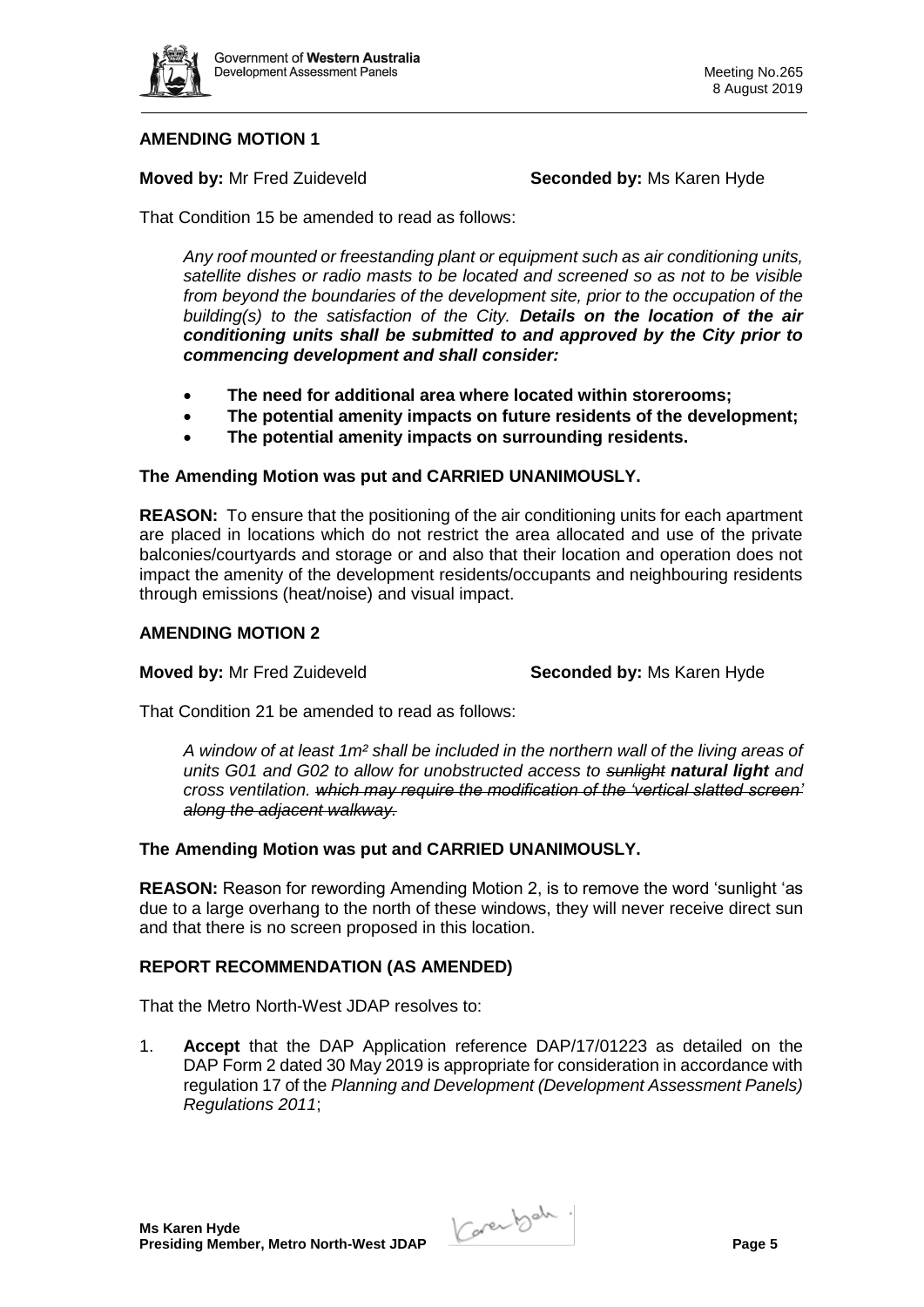

2. **Approve** the DAP Application reference DAP/17/01223 as detailed on the DAP Form 2 date 30 May 2019 and accompanying plans contained in Attachment 2 in accordance with Clause 77 of Schedule 2 (Deemed Provisions) of the *Planning and Development (Local Planning Schemes) Regulations 2015* and the provisions of the City of Joondalup *Local Planning Scheme No. 3*, for the proposed amendment and extension of time request for the approved multiple dwelling development at Lot 82, 83 and 84 (449, 451 and 453) Beach Road, Duncraig, subject to:

# **Amended Conditions**

- 9. A total of 12 bicycle parking spaces shall be provided onsite, with two available for visitors outside of the security gate and 10 allocated to residents which are located undercover and behind the security gate. These bicycle facilities shall be designed and constructed in accordance with the Australian Standard for Off-street Car Parking – Bicycles (AS2890.3-1993 as amended). The details of the bicycle parking spaces shall be provided to, and approved by the City, prior to the commencement of development.
- 11. Detailed landscaping plans shall be submitted to the City for approval prior to the commencement of development. These landscaping plans are to address the acceptable outcomes and/or element objectives of clause 3.3 of the Residential Design Codes Volume 2 – Apartments (SPP7.3), and indicate the proposed landscaping treatment(s) of the subject site and the adjoining road verge(s), and shall:
	- Be drawn at an appropriate scale of either 1:100, 1:200 or 1:500;
	- Provide all details relating to paving, treatment of verges, vegetation and tree planting;
	- Identify the required deep soil areas and root soil zones;
	- Include a minimum of one large tree (500L) and two medium trees (200L) as defined under SPP7.3;
	- Show spot levels and/or contours of the site;
	- Be based on water sensitive urban design principles to the satisfaction of the City;
	- Be based on Designing out Crime principles to the satisfaction of the City; and
	- Show all irrigation design details.
- 15. Any roof mounted or freestanding plant or equipment such as air conditioning units, satellite dishes or radio masts to be located and screened so as not to be visible from beyond the boundaries of the development site, prior to the occupation of the building(s) to the satisfaction of the City. Details on the location of the air conditioning units shall be submitted to and approved by the City prior to commencing development and shall consider:
	- The need for additional area where located within storerooms;
	- The potential amenity impacts on future residents of the development;
	- The potential amenity impacts on surrounding residents.
- 17. A total of four visitor car parking bays and one ACROD bay, as indicated on the approved plans, shall be formally set-aside and marked appropriately.
- 21. [delete]